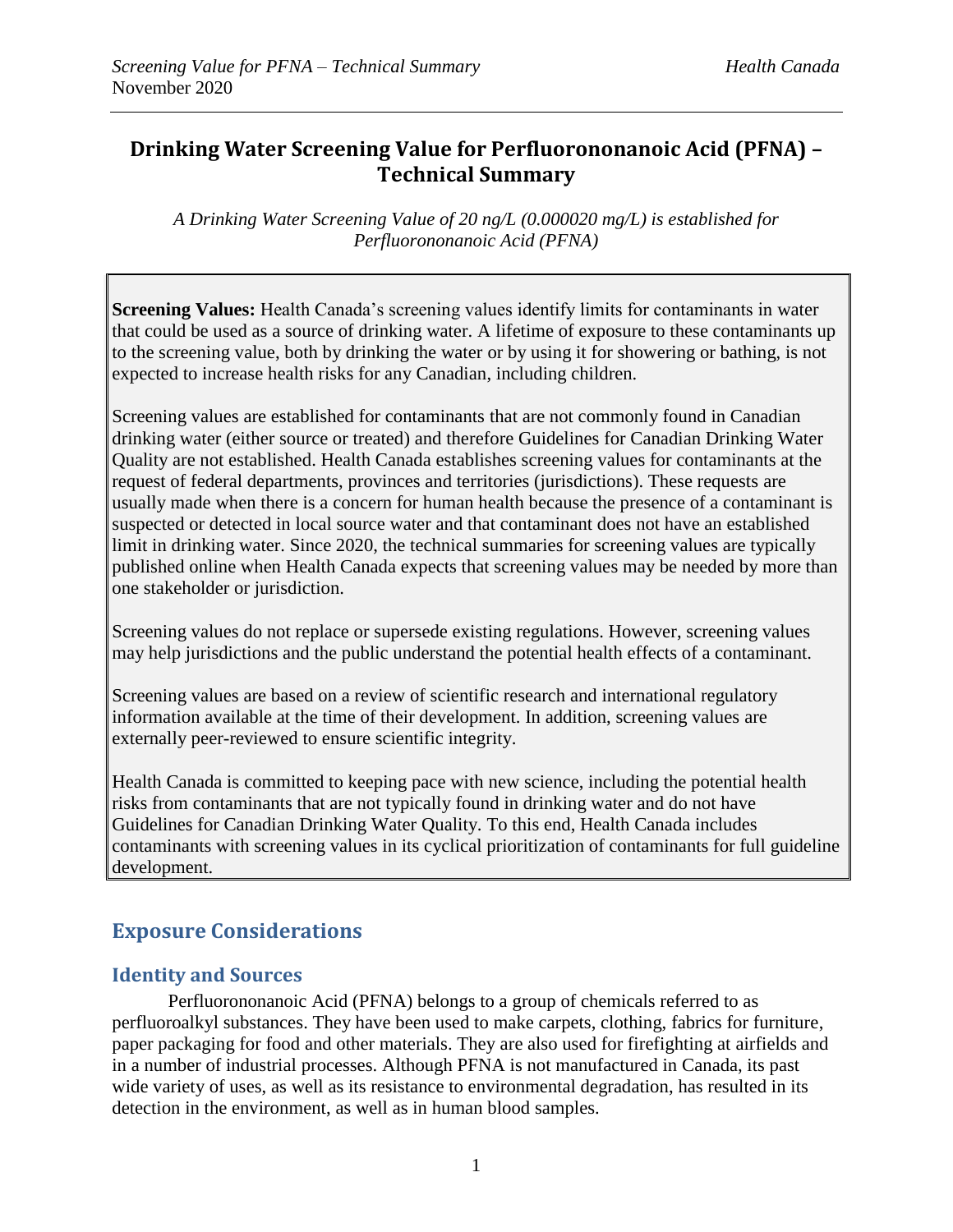#### **Exposure**

The major sources of exposure to PFNA are expected to be food and consumer products. However, drinking water can represent a significant source of exposure in the proximity of point sources such as fire fighting facilities where repeated fire training exercises occur or where large amounts of aqueous film-forming foams are used to extinguish fires fueled by flammable or combustible liquids. Additional point sources may include facilities where perfluoroalkylated substances (PFAS) or PFAS precursors (e.g., fluorotelomer alcohols) are stored and handled. Exposure to PFNA through bathing and showering is expected to be negligible due to its physical and chemical properties.

PFNA has not been detected in treated Canadian drinking water but has been found in Canadian surface water  $\langle 2.0 \text{ ng/L} \rangle$  and raw drinking water samples  $\langle 68 \text{ ng/L} \rangle$  (De Silva et al., 2009; Ministère du development durable, de l'environnement, de la faune et des parcs, 2012).

## **Health Considerations**

PFNA is rapidly absorbed following oral exposure and distributed to blood and liver. Similar to other PFAS, PFNA is chemically unreactive and not metabolized. Elimination is slow and occurs in urine and feces. Large inter-species differences exist between humans and other species: PFNA half-lives in the range of a few weeks have been measured in rodents whereas estimated elimination half-lives in humans are in the range of 2.1 to 4.3 years (Olsen et al., 2007; Bartell et al., 2010; Seals et al., 2011).

Over 40 epidemiological studies have investigated associations between serum PFNA concentrations and adverse health effects including liver, kidney and thyroid effects, immunological and metabolic effects, as well as reproductive and developmental effects. Positive associations were observed for effects including reduced liver and kidney function, lipidemia and immune functions. Due to study design, bias and confounders, epidemiological studies could not be used for dose-response assessment.

No studies have investigated chronic toxicity or carcinogenic potential of PFNA.

#### Selection of Key Study

In animal studies, oral exposure to PFNA was associated with adverse health effects of the liver and kidney as well as adverse reproductive effects. Hepatic toxicity in rats was the effect observed at the lowest level of exposure and was consistently reported at low doses across studies (Stump et al., 2008; Mertens et al., 2010; Wolf et al., 2010; Das et al., 2015) and serves as the critical (key) endpoint to establish the tolerable daily intake. Stump et al. 2008 was selected as the key study because it reported the lowest level of exposure at which toxic effects to the liver are observed.

### **Derivation of the Screening Value**

The screening value of 20 ng/L has been derived based on the data available, as described below.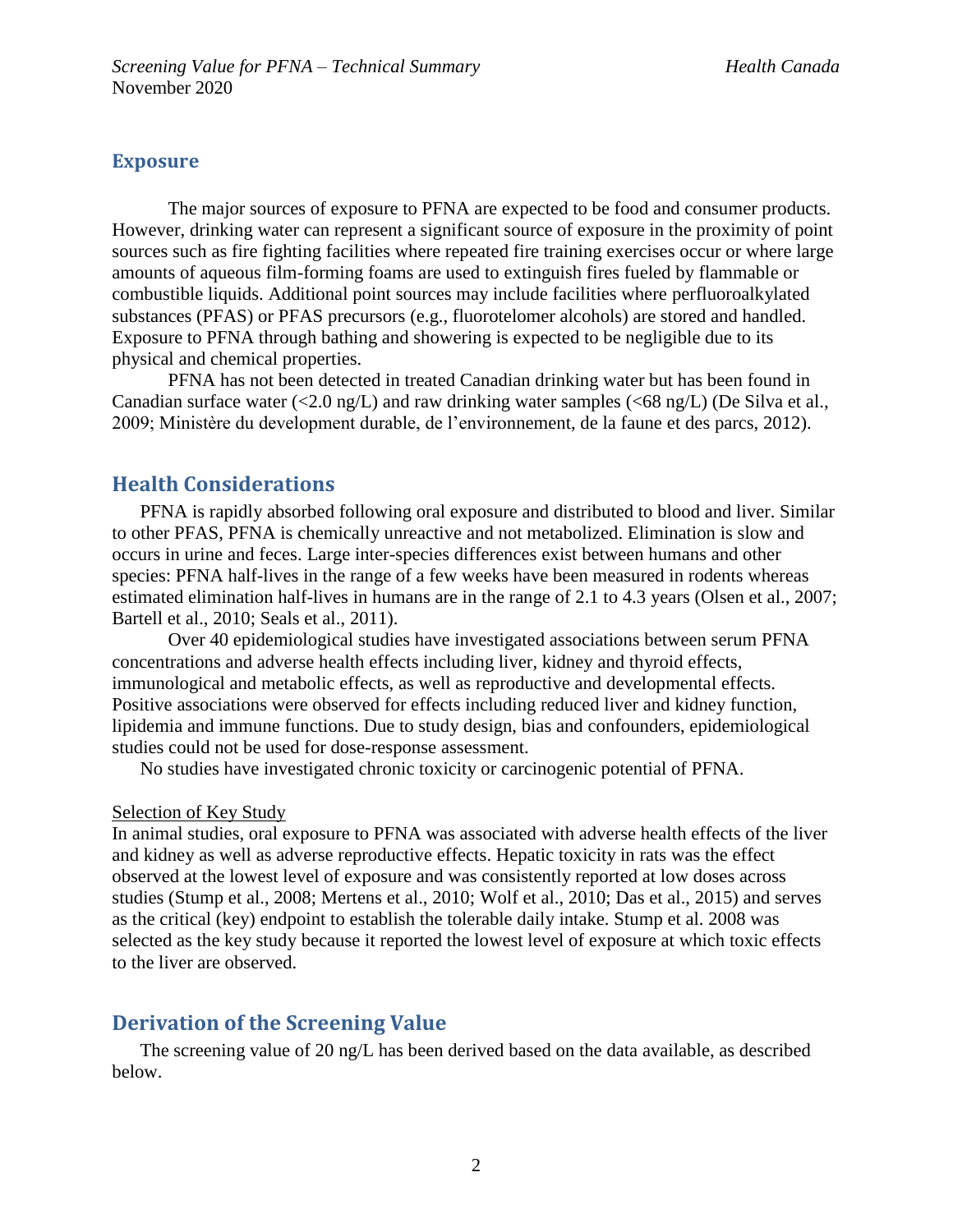*Screening Value for PFNA – Technical Summary Health Canada* November 2020

A benchmark dose modelling was performed on dose response data from Stump et al. (2008) which established a point of departure of 0.012 mg/kg body weight (bw) per day. This was further adjusted by a chemical-specific adjustment factor of 73 to account for the differences in toxic kinetics between human and rats based on literature data reported by Ohmori et al. (2003) and Zhang et al. (2013) resulting in a human equivalent point of departure (POD<sub>HED</sub>) of 1.64  $\times$  $10^{-4}$  mg/kg bw per day.

#### **Equation 1**

A screening value of 20 ng/L (rounded) can be derived following the standard equation:

 $2.04 \times 10^{-5}$  mg/L (20 ng/L) = (1.64 × 10<sup>-4</sup> mg/kg bw per day × 70 kg × 0.2) / 1.5 L per day / 75

Where:

- 1.64  $\times$ 10<sup>-4</sup> bw/day is the POD<sub>HED</sub> for hepatocellular hypertrophy increase based on a 2generation study in rats by Stump et al. (2008).
- 70 kg is taken as the mean body weight estimated for a Canadian adult.
- 0.2 is the default allocation factor for drinking water; the proportion of exposure to PFNA from drinking water, as opposed to other environmental media (i.e., food, air, soil, consumer products, etc.) in the absence of other exposure data, the default floor value used is 20% (Krishnan and Carrier, 2013).
- 1.5 L per day is the estimated daily volume of tap water by an adult.
- $\bullet$  75 is the safety factor applied to the POD<sub>HED</sub> (2.5 for interspecies toxicodynamic differences; 10 for intraspecies variability; 3 for database deficiencies).

#### **International Considerations**

Drinking water quality guidelines, standards and/or guidance established by foreign governments or international agencies may vary due to the science available at the time of assessment, as well as the utilization of different policies and approaches, such as the choice of key study, and the use of different consumption rates, body weights and allocation factors.

New Jersey established a health-based maximum contaminant level for PFNA in drinking water of 13 ng/L based on increased liver weight in pregnant mice exposed to PFNA and a cumulative uncertainty factor of 1000 (New Jersey Water Quality Institute, 2015). The Texas Commission on Environmental Quality established a Tier 1 Residential Protective Concentration Level of 290 ng/L for PFNA (TCEQ, 2016). This value was based on a no observed adverse effects level of 1mg/kg bw per day for spleen apoptosis and a cumulative uncertainty factor of 1000 in addition to a factor of 81 to account for toxicokinetics (i.e., clearance rates) between rats and humans.

#### **Contact Us**

For more information, please contact us at hc.water-eau.sc@canada.ca.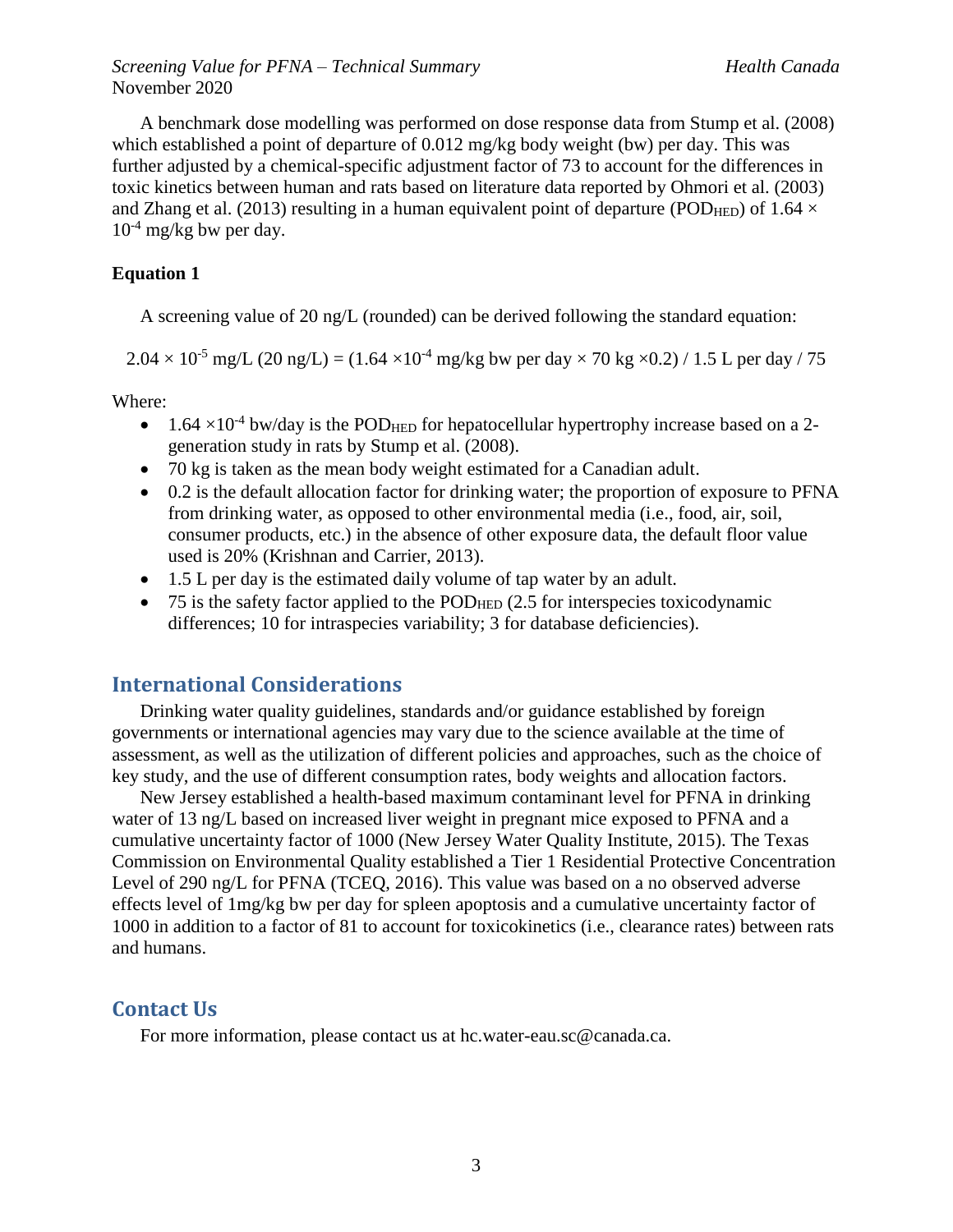## **References**

Bartell, S.M., Calafat, A.M., Lyu, C., Kato, K., Ryan, P.B. and Steenland, K. (2010). Rate of decline in serum PFOA concentrations after granular activated carbon filtration at two public water systems in Ohio and West Virginia. Environ. Health Perspect., 118(2): 222-228.

Das, K.P., Grey, B.E., Rosen, M.B., Wood, C.R., Tatum-Gibbs, K.R., Zehr, R.D., Strynar, M.J., Lindstrom, A.B. and Lau, C. (2015). Developmental toxicity of perfluorononanoic acid in mice. Reproductive Toxicology, 51: 133-144.

De Silva, A.O., Muir, D.C.G. and Mabury, S.A. (2009). Distribution of perfluorocarboxylate isomers in select samples from the North American environment. Environmental Toxicology and Chemistry, 28(9): 1801-1814.

Krishnan, K. and Carrier, R. (2013). The use of exposure source allocation factor in the risk assessment of drinking-water contaminants. J. Toxicol. Environ. Health, Part B: Crit. Rev., 16 (1): 39-51.

Lide, D.R. (Eds.) (1996). CRC Handbook of Chemistry and Physics, 77th Edition.

Mertens, J.J.W.M., Sved, D.W., Marit, G.B., Myers, N.R., Stetson, P.L., Murphy, S.R., Schmit, B., Shinohara, M. and Farr, C.H. (2010). Subchronic toxicity of S-111-S-WB in Sprague Dawley rats. Int. J. Toxicol., 29(4): 358-371.

Ministère du Développement durable, de l'Environnement, de la Faune et des Parcs. (2012). Les composés perfluorés dans les cours d'eau et l'eau potable du Québec méridional. Ministère du Développement durable, de l'Environnement, de la Faune et des Parcs, Direction du suivi de l'état de l'environnement.

New Jersey Water Quality Institute. (2018). Health-based maximum contaminant level support document: Perfluorononanoic acid (PFNA). New Jersey Water Quality Institute Health Effects Subcommittee.

Ohmori, K., Kudo, N., Katayama, K. and Kawashima, Y. (2003). Comparison of the toxicokinetics between perfluorocarboxylic acids with different carbon chain length. Toxicology. Toxicology, 184(2-3): 135-140.

Olsen, G.W., Burris, J.M., Ehresman, D.J., Froelich, J.W., Seacat, A.M., Butenhoff, J.L. and Zobel, L.R. (2007). Half-life of serum elimination of perfluorooctanesulfonate, perfluorohexanesulfonate, and perfluorooctanoate in retired fluorochemical production workers. Environ. Health Perspect., 115(9): 1298-1305.

Seals, R., Bartell, S.M. and Steenland, K. (2011). Accumulation and clearance of perfluorooctanoic acid (PFOA) in current and former residents of an exposed community. Environ. Health Perspect., 119(1): 119-124.